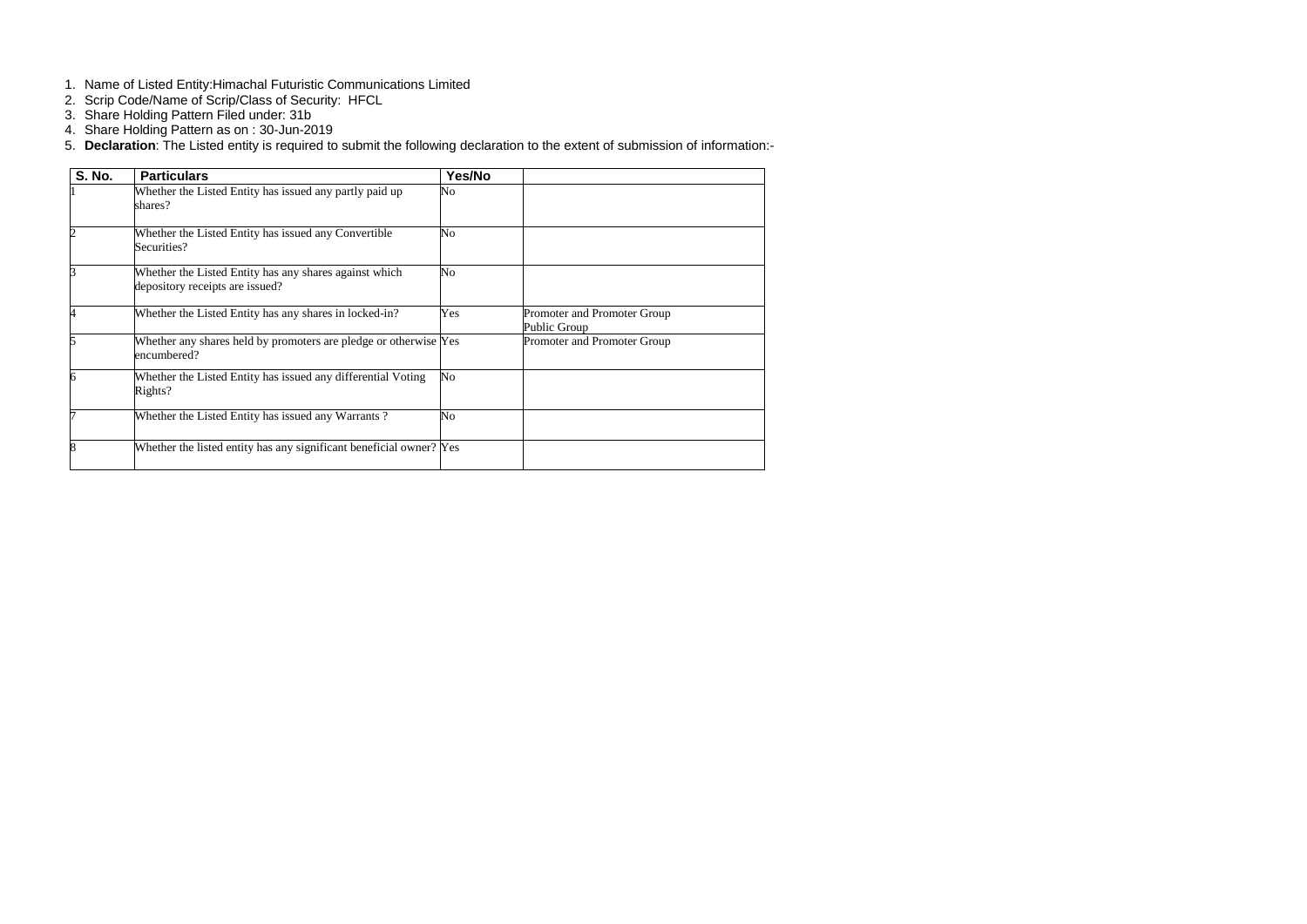# Table I - Summary Statement holding of specified securities

| Catego<br>ry<br>(1) | Category of shareholder<br>(II)  | Nos.<br>shareh<br>olders | No. of fully paid<br>of<br>up equity | No. of<br>Partly<br>paid-up | No. of<br>shares<br>underlying | Total nos.<br>shares | <b>Shareholding</b><br>as a % of total<br>no. of shares |                            | Number of Voting Rights held in each class of<br>securities |            | No. of<br><b>Shares</b><br><b>Underlying</b> | Shareholding<br>as a % assuming<br>full conversion |                                | <b>Number of Locked in</b><br>shares |             | <b>Number of Shares</b><br>pledged or |          |              |
|---------------------|----------------------------------|--------------------------|--------------------------------------|-----------------------------|--------------------------------|----------------------|---------------------------------------------------------|----------------------------|-------------------------------------------------------------|------------|----------------------------------------------|----------------------------------------------------|--------------------------------|--------------------------------------|-------------|---------------------------------------|----------|--------------|
|                     |                                  | (III)                    | shares                               | equity                      | Depository                     | held                 | (calculated as                                          |                            |                                                             | (IX)       |                                              | <b>Outstanding</b>                                 | of convertible                 |                                      |             | otherwise                             |          | in           |
|                     |                                  |                          | held                                 | shares                      | Receipts                       | $(VII) =$            | per SCRR,                                               |                            |                                                             |            |                                              | convertible                                        | securities (as a               | (XII)                                |             | encumbered                            |          | dematerializ |
|                     |                                  |                          | (IV)                                 | held                        | (VI)                           | $(IV)+(V)+$          | 1957)<br>(VIII)                                         |                            |                                                             |            |                                              | securities<br>(including                           | percentage of<br>diluted share |                                      |             | (XIII)                                |          | ed form      |
|                     |                                  |                          |                                      | (V)                         |                                | (VI)                 |                                                         | <b>No of Voting Rights</b> |                                                             |            | <b>Total</b>                                 |                                                    |                                | No. (a)                              | As a        | No. (a)                               | As a     | (XIV)        |
|                     |                                  |                          |                                      |                             |                                |                      | As a % of                                               |                            |                                                             |            | as a                                         | <b>Warrants</b> )                                  | capital)                       |                                      | % of        |                                       | % of     |              |
|                     |                                  |                          |                                      |                             |                                |                      | $(A+B+C2)$                                              | Clas seg: X                | Clas                                                        | Tot al     | % of                                         | (X)                                                | $(XI) = (VII)+(X)$             |                                      | total       |                                       | total    |              |
|                     |                                  |                          |                                      |                             |                                |                      |                                                         |                            |                                                             |            | $(A+B+$                                      |                                                    | As a % of                      |                                      | <b>Shar</b> |                                       | Share s  |              |
|                     |                                  |                          |                                      |                             |                                |                      |                                                         |                            | eg:y                                                        |            | C                                            |                                                    | $(A+B+C2)$                     |                                      | es          |                                       | held (b) |              |
|                     |                                  |                          |                                      |                             |                                |                      |                                                         |                            |                                                             |            |                                              |                                                    |                                |                                      | held        |                                       |          |              |
|                     |                                  |                          |                                      |                             |                                |                      |                                                         |                            |                                                             |            |                                              |                                                    |                                |                                      | (b)         |                                       |          |              |
|                     |                                  |                          |                                      |                             |                                |                      |                                                         |                            |                                                             |            |                                              |                                                    |                                |                                      |             |                                       |          |              |
|                     |                                  |                          |                                      |                             |                                |                      |                                                         |                            |                                                             |            |                                              |                                                    |                                |                                      |             |                                       |          |              |
|                     |                                  |                          |                                      |                             |                                |                      |                                                         |                            |                                                             |            |                                              |                                                    |                                |                                      |             |                                       |          |              |
|                     |                                  |                          |                                      |                             |                                |                      |                                                         |                            |                                                             |            |                                              |                                                    |                                |                                      |             |                                       |          |              |
|                     |                                  |                          |                                      |                             |                                |                      |                                                         |                            |                                                             |            |                                              |                                                    |                                |                                      |             |                                       |          |              |
|                     |                                  |                          |                                      |                             |                                |                      |                                                         |                            |                                                             |            |                                              |                                                    |                                |                                      |             |                                       |          |              |
| A                   | Promoter & Promoter Group        |                          | 489682198                            |                             |                                | 489682198            | 38.13                                                   | 489682198 0                |                                                             | 489682198  | 38.13 0                                      |                                                    | 38.13                          | 84170283                             |             | 17.19 336789567 68.78                 |          | 489682198    |
|                     | Public                           | 223934                   | 794694996                            |                             |                                | 794694996            | 61.87                                                   | 794694996 (                |                                                             | 794694996  | 61.87                                        |                                                    | 61.87                          | 30000000                             | 3.78        |                                       |          | 794212691    |
|                     |                                  |                          |                                      |                             |                                |                      |                                                         |                            |                                                             |            |                                              |                                                    |                                |                                      |             |                                       |          |              |
| $\sim$              | Non Promoter- Non Public         |                          |                                      |                             |                                |                      |                                                         |                            |                                                             |            | 0.00                                         |                                                    |                                |                                      | 0.00        |                                       |          |              |
| $\overline{\rm C1}$ | Shares underlying DRs            |                          |                                      |                             |                                |                      |                                                         |                            |                                                             |            | 0.00                                         |                                                    |                                |                                      | 0.00        |                                       |          |              |
| $\overline{C2}$     | Shares held by Employee Trusts 0 |                          |                                      |                             |                                |                      | 0.00                                                    |                            |                                                             |            | 0.00                                         |                                                    | 0.00                           |                                      | 0.00        |                                       |          |              |
|                     | Total                            | 223942                   | 1284377194 0                         |                             |                                | 1284377194           | 100.00                                                  | 12843771940                |                                                             | 1284377194 | $100.00$ <sub>0</sub>                        |                                                    | 100.00                         | 114170283                            | 8.89        | 336789567 26.22                       |          | 1283894889   |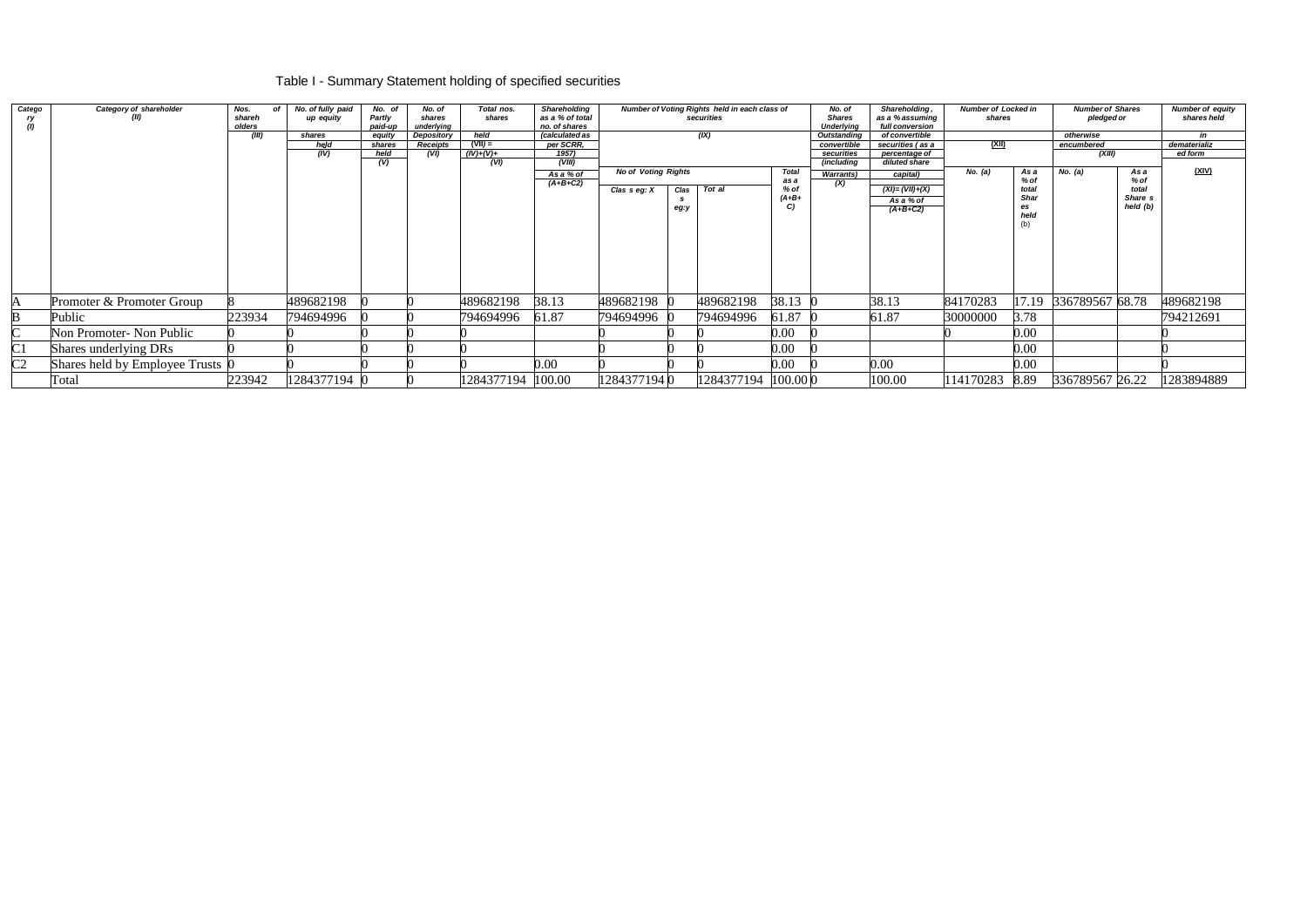# Table II - Statement showing shareholding pattern of the Promoter and Promoter Group

| <b>Category &amp; Name</b>              | No. of          | No. of         | Partly           | Nos. of              | <b>Total</b>   | <b>Sharehol</b>                   | <b>Number of Voting Rights held in</b> |       |                 |                                                     | No. of                       | Shareholdi                                                                          | Number of           |                                  | <b>Number of</b>        |                                          | <b>Number of</b>      |
|-----------------------------------------|-----------------|----------------|------------------|----------------------|----------------|-----------------------------------|----------------------------------------|-------|-----------------|-----------------------------------------------------|------------------------------|-------------------------------------------------------------------------------------|---------------------|----------------------------------|-------------------------|------------------------------------------|-----------------------|
| of the<br><b>Shareholders</b>           | shareh<br>older | fully          | paid-up          | shares<br>underlying | nos.<br>shares | ding %<br>calculate               | each class of securities               |       |                 |                                                     | <b>Shares</b>                | $q$ , as a $%$                                                                      | Locked in<br>shares |                                  | <b>Shares</b>           |                                          | equity<br>shares held |
| (1)                                     | (III)           | paid<br>up     | equity<br>shares | <b>Depository</b>    | held           | d as per                          |                                        |       | (IX)            |                                                     | <b>Underlyi</b><br>Outstandi | assuming<br>full                                                                    | (XII)               |                                  | pledged or<br>otherwise |                                          | in                    |
|                                         |                 | equity         | held             | Receipts             | $(VII =$       | <b>SCRR.</b>                      |                                        |       |                 |                                                     | convertib                    | conversio                                                                           |                     |                                  | encumbered              |                                          | dematerializ          |
|                                         |                 | share          | $\overline{(V)}$ | (VI)                 | $IV+V+VI)$     | 1957                              |                                        |       |                 |                                                     | securitie                    | of                                                                                  |                     |                                  | (XIII)                  |                                          | ed form               |
|                                         |                 | s held<br>(IV) |                  |                      |                | As a % of<br>$(A+B+C2)$<br>(VIII) | <b>No of Voting Rights</b>             |       |                 | Total as<br>a % of<br><b>Total</b><br><b>Voting</b> | (includin<br>Warrant<br>(X)  | convertibl<br>securities<br>as a<br>percentag                                       | No. (a)             | As a<br>% of<br>total<br>Shar es | No. (a)                 | As a<br>% of total<br>shares<br>held (b) | (XIV)                 |
|                                         |                 |                |                  |                      |                |                                   | Class X                                | Class | Tot al          | rights                                              |                              | of diluted<br>share<br>capital)<br>$(XI) =$<br>$(VII)+(X)$ as<br>$%$ of<br>$A+B+C2$ |                     | held (b)                         |                         |                                          |                       |
| Indian                                  |                 |                |                  |                      |                | 0.00                              |                                        |       |                 | 0.00                                                |                              | 0.00                                                                                |                     | 0.00                             |                         | 0.00                                     |                       |
|                                         |                 |                |                  |                      |                |                                   |                                        |       |                 |                                                     |                              |                                                                                     |                     |                                  |                         |                                          |                       |
| Individuals/Hindu undivided<br>Family   |                 | 555397         |                  |                      | 555397         | 0.04                              | 555397                                 |       | 555397          | 0.04                                                |                              | 0.04                                                                                |                     | 0.00                             | 239700                  | 43.16                                    | 555397                |
| <b>Anant Nahata</b>                     |                 | 470000         |                  |                      | 470000         | 0.04                              | 470000                                 |       | 470000          | 0.04                                                |                              | 0.04                                                                                |                     | 0.00                             | 239700                  | 51.00                                    | 470000                |
| Mahendra Nahata                         |                 | 73477          |                  |                      | 73477          | 0.01                              | 73477                                  |       | 73477           | 0.01                                                |                              | 0.01                                                                                |                     | 0.00                             |                         | 0.00                                     | 73477                 |
| Manik Lal Nahata                        |                 | 1920           |                  |                      | 1920           | 0.00                              | 11920                                  |       | 11920           | 0.00                                                |                              | 0.00                                                                                |                     | 0.00                             |                         | 0.00                                     | 11920                 |
| Central Government/ State               |                 |                |                  |                      |                | 0.00                              |                                        |       |                 | 0.00                                                |                              | 0.00                                                                                |                     | 0.00                             |                         | 0.00                                     |                       |
| Government(s)                           |                 |                |                  |                      |                |                                   |                                        |       |                 |                                                     |                              |                                                                                     |                     |                                  |                         |                                          |                       |
| <b>Financial Institutions/ Banks</b>    |                 |                |                  |                      |                | 0.00                              |                                        |       |                 | 0.00                                                |                              | 0.00                                                                                |                     | 0.00                             |                         | 0.00                                     |                       |
| Any Other (specify)                     |                 | 489126801      |                  |                      | 489126801      | 38.08                             | 489126801                              |       | 489126801 38.08 |                                                     |                              | 38.08                                                                               | 84170283            | 17.21                            | 336549867 68.81         |                                          | 489126801             |
| <b>Bodies Corporate</b>                 |                 | 489126801      |                  |                      | 489126801      | 38.07                             | 489126801                              |       | 489126801 38.07 |                                                     |                              | 38.07                                                                               | 84170283            | 34.59                            | 336549867 68.81         |                                          | 489126801             |
| <b>MN Ventures Private Limited</b>      |                 | 245890000      |                  |                      | 245890000      | 19.14                             | 245890000                              |       | 245890000 19.14 |                                                     |                              | 19.14                                                                               | 76670283            | 31.18                            | 216819717 88.18         |                                          | 245890000             |
| <b>NextWave Communications</b>          |                 | 219865000      |                  |                      | 219865000      | 17.12                             | 219865000                              |       | 219865000 17.12 |                                                     |                              | 17.12                                                                               | 7500000             | 3.41                             | 119730150 54.46         |                                          | 219865000             |
| Private Limited                         |                 |                |                  |                      |                |                                   |                                        |       |                 |                                                     |                              |                                                                                     |                     |                                  |                         |                                          |                       |
| <b>Fitcore Tech-Solutions Pvt. Ltd.</b> |                 | 22400000       |                  |                      | 22400000       | 1.74                              | 22400000                               |       | 22400000        | 1.74                                                |                              | 1.74                                                                                |                     | 0.00                             |                         | 0.00                                     | 22400000              |
| Vinsan Brothers (P) Ltd                 |                 | 671600         |                  |                      | 671600         | 0.05                              | 671600                                 |       | 671600          | 0.05                                                |                              | 0.05                                                                                |                     | 0.00                             |                         | 0.00                                     | 671600                |
| Shanker Sales Promotion (P) Ltd         |                 | 300201         |                  |                      | 300201         | 0.02                              | 300201                                 |       | 300201          | 0.02                                                |                              | 0.02                                                                                |                     | 0.00                             |                         | 0.00                                     | 300201                |
| Sub-Total $(A)(1)$                      |                 | 489682198      |                  |                      | 489682198      | 38.13                             | 489682198                              |       | 489682198 38.13 |                                                     |                              | 38.13                                                                               | 84170283            | 17.19                            | 336789567 68.78         |                                          | 489682198             |
| Foreign                                 |                 |                |                  |                      |                | 0.00                              |                                        |       |                 | 0.00                                                |                              | 0.00                                                                                |                     | 0.00                             |                         | 0.00                                     |                       |
| <b>Individuals (Non-Resident</b>        |                 |                |                  |                      |                | 0.00                              |                                        |       |                 | 0.00                                                |                              | 0.00                                                                                |                     | 0.00                             |                         | 0.00                                     |                       |
| Individuals/Foreign Individuals)        |                 |                |                  |                      |                |                                   |                                        |       |                 |                                                     |                              |                                                                                     |                     |                                  |                         |                                          |                       |
| Government                              |                 |                |                  |                      |                | 0.00                              |                                        |       |                 | 0.00                                                |                              | 0.00                                                                                |                     | $0.00\,$                         |                         | 0.00                                     |                       |
| Institutions                            |                 |                |                  |                      |                | 0.00                              |                                        |       |                 | 0.00                                                |                              | 0.00                                                                                |                     | 0.00                             |                         | 0.00                                     |                       |
| Foreign Portfolio Investor              |                 |                |                  |                      |                | 0.00                              |                                        |       |                 | 0.00                                                |                              | 0.00                                                                                |                     | $0.00\,$                         |                         | 0.00                                     |                       |
| Any Other (specify)                     |                 |                |                  |                      |                | 0.00                              |                                        |       |                 | 0.00                                                |                              | 0.00                                                                                |                     | 0.00                             |                         | 0.00                                     |                       |
| Sub-Total $(A)(2)$                      |                 |                |                  |                      |                | 0.00                              |                                        |       |                 | 0.00                                                |                              | 0.00                                                                                |                     | 0.00                             |                         | 0.00                                     |                       |
| Total Shareholding of Promoter 8        |                 | 489682198      |                  |                      | 489682198      | 38.13                             | 489682198 0                            |       | 489682198 38.13 |                                                     |                              | 38.13                                                                               | 84170283            | 17.19                            | 336789567 68.78         |                                          | 489682198             |
| and Promoter Group $(A)=$               |                 |                |                  |                      |                |                                   |                                        |       |                 |                                                     |                              |                                                                                     |                     |                                  |                         |                                          |                       |
| $(A)(1)+(A)(2)$                         |                 |                |                  |                      |                |                                   |                                        |       |                 |                                                     |                              |                                                                                     |                     |                                  |                         |                                          |                       |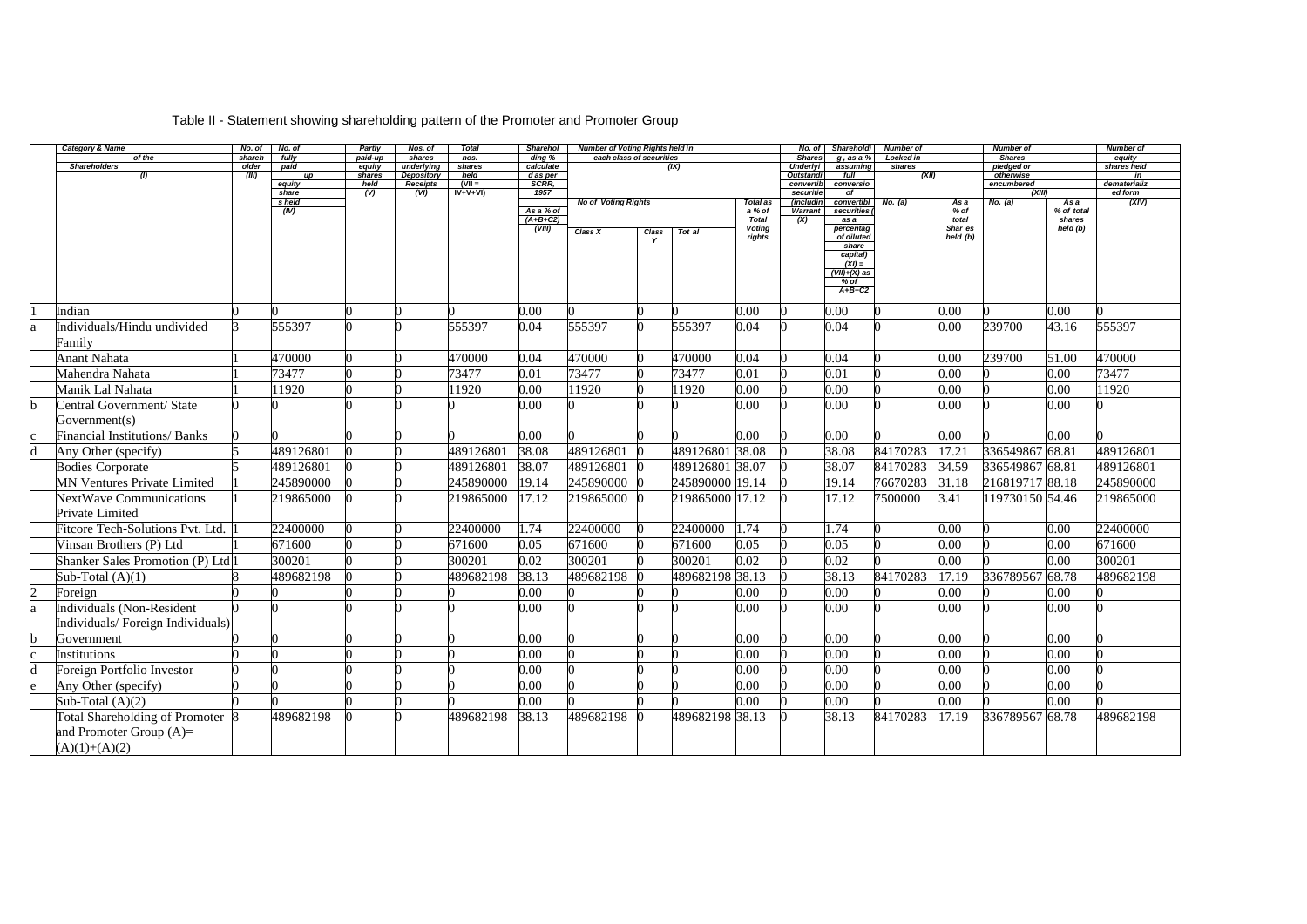# Table III - Statement showing shareholding pattern of the Public shareholder

|                             | <b>Category &amp; Name of the Shareholders</b>                                        | Nos. of<br>shareh<br>older (III) | No. of fully<br>paid up equity<br>share sheld<br>(IV) | <b>Partly</b><br>paid-up<br>equity<br>shares<br>held | Nos. of<br>shares<br>underlying<br><b>Depository</b><br><b>Receipts</b> | Total nos.<br>shares held<br>$VII =$<br>$IV + V + VI$ | <b>Sharehol</b><br>ding %<br>calculate<br>d as per<br>SCRR, |                            |                              | Number of Voting Rights held in each class of<br>securities<br>(IX) |                                    | No. of<br><b>Shares</b><br><b>Underlying</b><br><b>Outstanding</b><br>convertible | Total shareholdin<br>$g$ , as a $%$<br>assuming full<br>conversion of<br>convertible | Number of Locked in<br>shares (XII) |                               | <b>Number of Shares</b><br>pledged or<br>otherwise<br>encumbered (XIII) |                                    | Number of equity<br>shares held in<br>dematerializ ed<br>form (XIV) |
|-----------------------------|---------------------------------------------------------------------------------------|----------------------------------|-------------------------------------------------------|------------------------------------------------------|-------------------------------------------------------------------------|-------------------------------------------------------|-------------------------------------------------------------|----------------------------|------------------------------|---------------------------------------------------------------------|------------------------------------|-----------------------------------------------------------------------------------|--------------------------------------------------------------------------------------|-------------------------------------|-------------------------------|-------------------------------------------------------------------------|------------------------------------|---------------------------------------------------------------------|
|                             |                                                                                       |                                  |                                                       | (V)                                                  | (VI)                                                                    |                                                       | 1957<br>As a % of<br>$(A+B+C2)$                             | <b>No of Voting Rights</b> |                              |                                                                     | Total as<br>a % of<br><b>Total</b> | securities<br>(including<br><b>Warrants)</b>                                      | securities (as a<br>percentage of<br>diluted share                                   | No. (a)                             | As a<br>% of total<br>Shar es | No.<br>(No $t$<br>ap pli                                                | As a<br>% of total<br>share s      |                                                                     |
|                             |                                                                                       |                                  |                                                       |                                                      |                                                                         |                                                       | VIII                                                        | Class X                    | <b>Class</b><br>$\mathbf{v}$ | Tot al                                                              | <b>Voting</b><br>rights            | (X)                                                                               | capital)<br>(XI)                                                                     |                                     | held(b)                       | ca ble<br>(a)                                                           | held (Not<br>applic<br>$abie)$ (b) |                                                                     |
|                             | Institutions                                                                          |                                  |                                                       |                                                      |                                                                         |                                                       | 0.00                                                        |                            |                              |                                                                     | 0.00                               |                                                                                   | 0.00                                                                                 |                                     | 0.00                          |                                                                         |                                    |                                                                     |
|                             | Mutual Funds/                                                                         | 14                               | 5869                                                  |                                                      |                                                                         | 5869                                                  | 0.00                                                        | 5869                       |                              | 5869                                                                | 0.00                               |                                                                                   | 0.00                                                                                 |                                     | 0.00                          |                                                                         |                                    | 2039                                                                |
|                             | <b>Venture Capital Funds</b>                                                          |                                  |                                                       |                                                      |                                                                         |                                                       | 0.00                                                        |                            |                              |                                                                     | 0.00                               |                                                                                   | 0.00                                                                                 |                                     | 0.00                          |                                                                         |                                    |                                                                     |
|                             | <b>Alternate Investment Funds</b>                                                     |                                  |                                                       |                                                      |                                                                         |                                                       | 0.00                                                        |                            |                              |                                                                     | 0.00                               |                                                                                   | 0.00                                                                                 |                                     | 0.00                          |                                                                         |                                    |                                                                     |
| D                           | <b>Foreign Venture Capital Investors</b>                                              |                                  |                                                       |                                                      |                                                                         |                                                       | 0.00                                                        |                            |                              |                                                                     | 0.00                               |                                                                                   | 0.00                                                                                 |                                     | 0.00                          |                                                                         |                                    |                                                                     |
|                             | <b>Foreign Portfolio Investors</b>                                                    | 58                               | 63265817                                              |                                                      |                                                                         | 63265817                                              | 4.93                                                        | 63265817                   |                              | 63265817                                                            | 4.93                               |                                                                                   | 4.93                                                                                 |                                     | 0.00                          |                                                                         |                                    | 63265817                                                            |
|                             | <b>Financial Institutions/ Banks</b>                                                  |                                  | 18686405                                              |                                                      |                                                                         | 18686405                                              | .45                                                         | 18686405                   |                              | 18686405                                                            | 1.45                               |                                                                                   | 1.45                                                                                 |                                     | 0.00                          |                                                                         |                                    | 18685305                                                            |
|                             | <b>IDBI BANK LTD.</b>                                                                 |                                  | 13326109                                              |                                                      |                                                                         | 13326109                                              | 1.04                                                        | 13326109                   |                              | 13326109                                                            | 1.04                               |                                                                                   | 1.04                                                                                 |                                     | 0.00                          |                                                                         |                                    | 13325009                                                            |
| G<br>H                      | <b>Insurance Companies</b><br><b>Provident Funds/ Pension Funds</b>                   |                                  | 521000                                                |                                                      |                                                                         | 521000                                                | 0.04<br>0.00                                                | 521000                     |                              | 521000                                                              | 0.04<br>0.00                       |                                                                                   | 0.04<br>0.00                                                                         |                                     | 0.00<br>0.00                  |                                                                         |                                    | 521000                                                              |
|                             |                                                                                       |                                  | 16125                                                 |                                                      |                                                                         | 16125                                                 | 0.00                                                        |                            |                              | 16125                                                               |                                    |                                                                                   | 0.00                                                                                 |                                     | 0.00                          |                                                                         |                                    | 6905                                                                |
|                             | Any Other (specify)                                                                   | 25<br>22                         |                                                       |                                                      |                                                                         |                                                       |                                                             | 16125                      |                              |                                                                     | 0.00<br>0.00                       |                                                                                   | 0.00                                                                                 |                                     | 0.00                          |                                                                         |                                    | 5200                                                                |
|                             | Other<br>Other                                                                        |                                  | 10820<br>5305                                         |                                                      |                                                                         | 10820<br>5305                                         | 0.00<br>0.00                                                | 10820<br>5305              |                              | 10820<br>5305                                                       | 0.00                               |                                                                                   | 0.00                                                                                 |                                     | 0.00                          |                                                                         |                                    | 1705                                                                |
|                             | Sub-Total $(B)(1)$                                                                    | 104                              | 82495216                                              |                                                      |                                                                         | 82495216                                              | 6.42                                                        | 82495216                   |                              | 82495216                                                            | 6.42                               |                                                                                   | 6.42                                                                                 |                                     | 0.00                          |                                                                         |                                    | 82481066                                                            |
| $\mathcal{D}_{\mathcal{L}}$ | Central Government/ State                                                             |                                  | 5000                                                  |                                                      |                                                                         | 5000                                                  | 0.00                                                        | 5000                       |                              | 5000                                                                | 0.00                               |                                                                                   | 0.00                                                                                 |                                     | 0.00                          |                                                                         |                                    | 5000                                                                |
|                             | Government(s)/ President of India                                                     |                                  |                                                       |                                                      |                                                                         |                                                       |                                                             |                            |                              |                                                                     |                                    |                                                                                   |                                                                                      |                                     |                               |                                                                         |                                    |                                                                     |
|                             | Sub-Total $(B)(2)$                                                                    |                                  | 5000                                                  |                                                      |                                                                         | 5000                                                  | 0.00                                                        | 5000                       |                              | 5000                                                                | 0.00                               |                                                                                   | 0.00                                                                                 |                                     | 0.00                          |                                                                         |                                    | 5000                                                                |
|                             | Non-institutions                                                                      |                                  |                                                       |                                                      |                                                                         |                                                       | 0.00                                                        |                            |                              |                                                                     | 0.00                               |                                                                                   | 0.00                                                                                 |                                     | 0.00                          |                                                                         |                                    |                                                                     |
|                             | Individuals -                                                                         | 219095                           | 381347024                                             |                                                      |                                                                         | 381347024 29.70                                       |                                                             | 381347024 0                |                              | 381347024 29.70                                                     |                                    |                                                                                   | 29.70                                                                                | 10000000                            | 2.62                          |                                                                         |                                    | 381028289                                                           |
|                             | Individual shareholders holding<br>nominal share capital up to Rs. 2<br>lakhs.        | 218960                           | 291234626                                             |                                                      |                                                                         | 291234626 22.68                                       |                                                             | 291234626 0                |                              | 291234626 22.68                                                     |                                    |                                                                                   | 22.68                                                                                |                                     | 0.00                          |                                                                         |                                    | 290915891                                                           |
|                             | Individual shareholders holding<br>nominal share capital in excess of<br>Rs. 2 lakhs. | 135                              | 90112398                                              |                                                      |                                                                         | 90112398                                              | 7.02                                                        | 90112398                   |                              | 90112398                                                            | 7.02                               |                                                                                   | 7.02                                                                                 | 10000000 11.10                      |                               |                                                                         |                                    | 90112398                                                            |
| B                           | NBFCs registered with RBI                                                             | 21                               | 3786890                                               |                                                      |                                                                         | 3786890                                               | 0.29                                                        | 3786890                    |                              | 3786890                                                             | 0.29                               |                                                                                   | 0.29                                                                                 |                                     | 0.00                          |                                                                         |                                    | 3786890                                                             |
| $\overline{\mathsf{C}}$     | <b>Employee Trusts</b>                                                                |                                  |                                                       |                                                      |                                                                         |                                                       | 0.00                                                        |                            |                              |                                                                     | 0.00                               |                                                                                   | 0.00                                                                                 |                                     | 0.00                          |                                                                         |                                    |                                                                     |
| D                           | Overseas Depositories (holding<br>DRs) (balancing figure)                             |                                  |                                                       |                                                      |                                                                         |                                                       | 0.00                                                        |                            |                              |                                                                     | 0.00                               |                                                                                   | 0.00                                                                                 |                                     | 0.00                          |                                                                         |                                    |                                                                     |
| E                           | Any Other (specify)                                                                   | 4713                             | 327060866                                             |                                                      |                                                                         | 327060866 25.46                                       |                                                             | 3270608660                 |                              | 327060866 25.46                                                     |                                    |                                                                                   | 25.46                                                                                | 20000000 6.12                       |                               |                                                                         |                                    | 326911446                                                           |
|                             | <b>Bodies Corporate</b>                                                               | 2050                             | 307821170                                             |                                                      |                                                                         | 307821170 23.97                                       |                                                             | 307821170 0                |                              | 307821170 23.97                                                     |                                    |                                                                                   | 23.97                                                                                | 10000000 3.25                       |                               |                                                                         |                                    | 307789300                                                           |
|                             | RELIANCE INDUSTRIAL<br><b>INVESTMENTS AND HOLDINGS</b><br>LTD.                        |                                  | 48532764                                              |                                                      |                                                                         | 48532764 3.78                                         |                                                             | 48532764 0                 |                              | 48532764 3.78                                                       |                                    |                                                                                   | 3.78                                                                                 |                                     | 0.00                          |                                                                         |                                    | 48532764                                                            |
|                             | <b>MKJ ENTERPRISES LIMITED</b>                                                        |                                  | 35633659                                              |                                                      |                                                                         | 35633659                                              | 2.77                                                        | 35633659                   |                              | 35633659                                                            | 2.77                               |                                                                                   | 2.77                                                                                 |                                     | 0.00                          |                                                                         |                                    | 35633659                                                            |
|                             | Non-Resident Indian (NRI)                                                             | 2644                             | 18937282                                              |                                                      |                                                                         | 18937282                                              | 1.47                                                        | 18937282                   |                              | 18937282                                                            | 1.47                               |                                                                                   | 1.47                                                                                 | 10000000 52.81                      |                               |                                                                         |                                    | 18820732                                                            |
|                             | <b>Overseas Corporate Bodies</b>                                                      |                                  | 38250                                                 |                                                      |                                                                         | 38250                                                 | 0.00                                                        | 38250                      |                              | 38250                                                               | 0.00                               |                                                                                   | 0.00                                                                                 |                                     | 0.00                          |                                                                         |                                    | 37250                                                               |
|                             | Societies                                                                             |                                  | 520                                                   |                                                      |                                                                         | 520                                                   | 0.00                                                        | 520                        |                              | 520                                                                 | 0.00                               |                                                                                   | 0.00                                                                                 |                                     | 0.00                          |                                                                         |                                    | 520                                                                 |
|                             | <b>Trusts</b>                                                                         | 13                               | 263644                                                |                                                      |                                                                         | 263644                                                | 0.02                                                        | 263644                     |                              | 263644                                                              | 0.02                               |                                                                                   | 0.02                                                                                 |                                     | 0.00                          |                                                                         |                                    | 263644                                                              |
|                             | Sub-Total $(B)(3)$                                                                    | 223829                           | 712194780                                             |                                                      |                                                                         | 712194780 55.45                                       |                                                             | 7121947800                 |                              | 712194780 55.45                                                     |                                    |                                                                                   | 55.45                                                                                | 30000000 4.21                       |                               |                                                                         |                                    | 711726625                                                           |
|                             | Total Public Shareholding $(B)=$<br>$(B)(1)+(B)(2)+(B)(3)$                            | 223934                           | 794694996 (                                           |                                                      |                                                                         | 794694996 61.87                                       |                                                             | 794694996 0                |                              | 794694996 61.87                                                     |                                    |                                                                                   | 61.87                                                                                | 30000000 3.78                       |                               |                                                                         |                                    | 794212691                                                           |